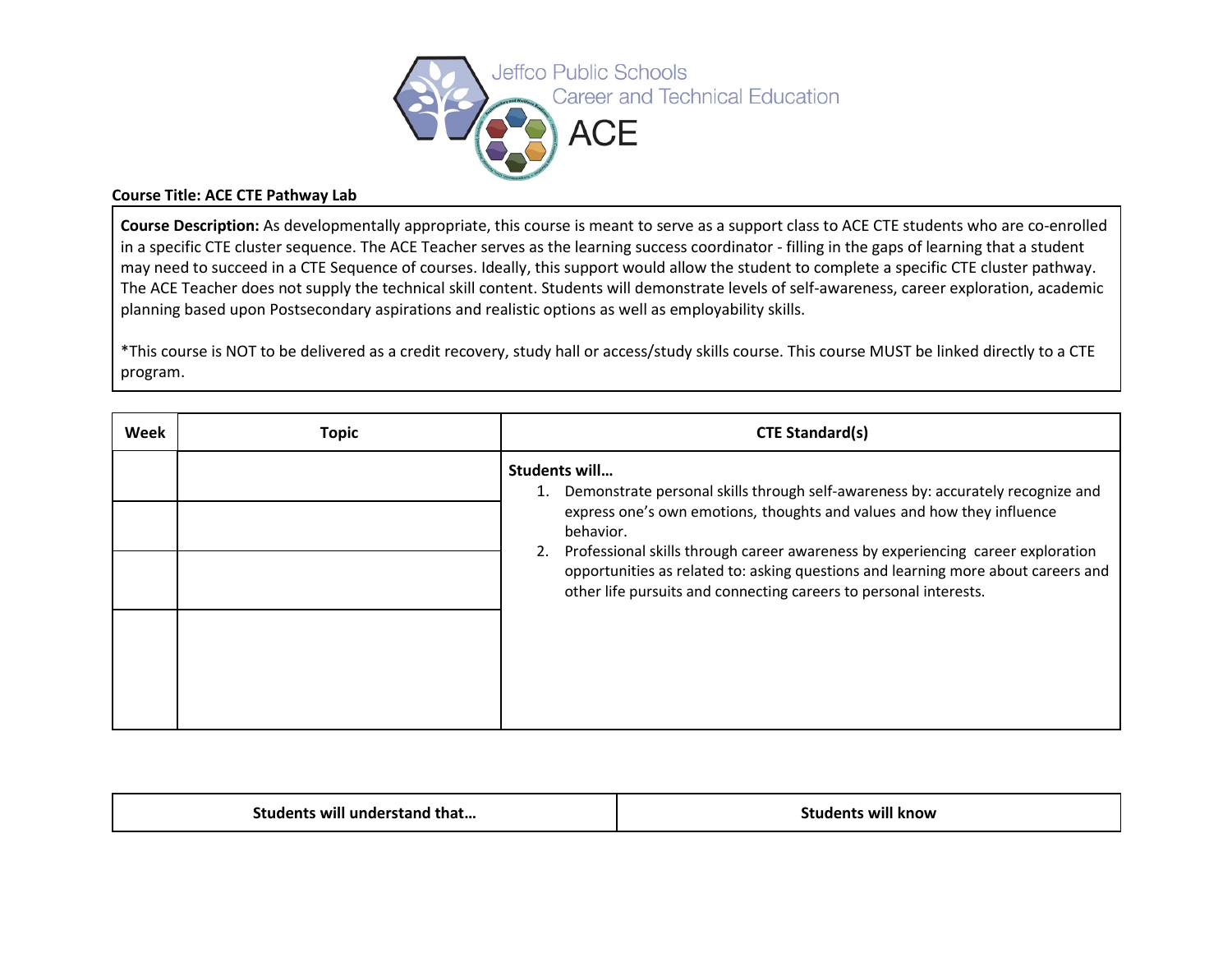

| Students will be able to do                                                                                                                                                                                                                                                                       | <b>Work-Based Learning Opportunities</b> |  |  |  |
|---------------------------------------------------------------------------------------------------------------------------------------------------------------------------------------------------------------------------------------------------------------------------------------------------|------------------------------------------|--|--|--|
| <b>Connection to Industry Certification</b>                                                                                                                                                                                                                                                       | <b>Connection to Capstone</b>            |  |  |  |
| <b>CTSO Integration</b><br>Successful Career Students of Colorado-(SC)2 is the ACE and PWR Cluster Area CTSO. Career and technical student organizations are<br>integral, co-curricular components of each career and technical education course. These organizations serve as a means to enhance |                                          |  |  |  |